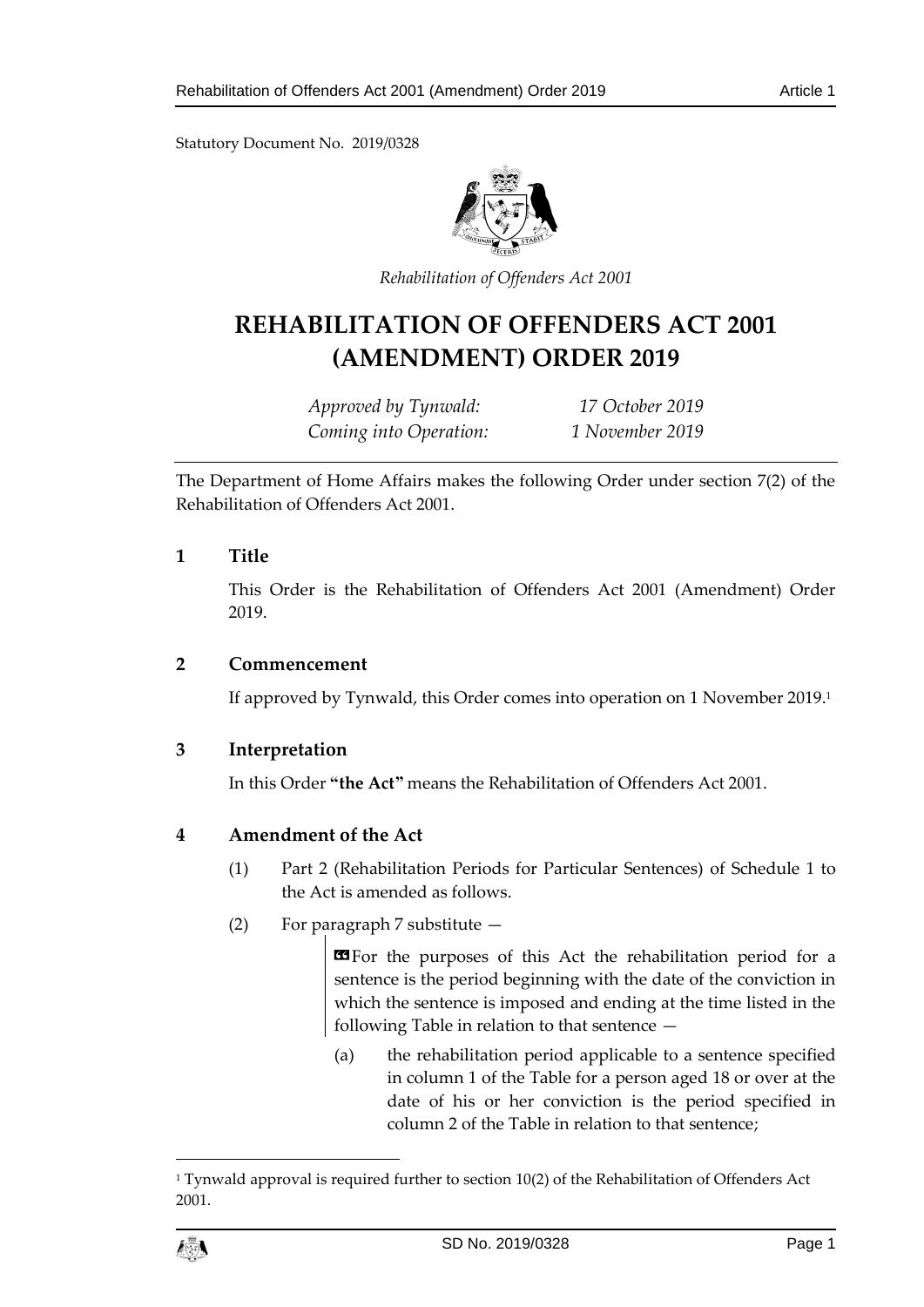- (b) where the sentence was imposed on a person who was under 18 years of age at the date of his or her conviction, the rehabilitation period applicable to a sentence specified in column 1 of the Table is the period specified in column 3 of the Table in relation to that sentence. $\boldsymbol{\mathsf{\Xi}}$
- (3) For the Table in paragraph 7, substitute the Table set out in the Schedule to this Order.

#### **MADE 17 SEPTEMBER 2019**

**W. M. MALARKEY** *Minister for Home Affairs*

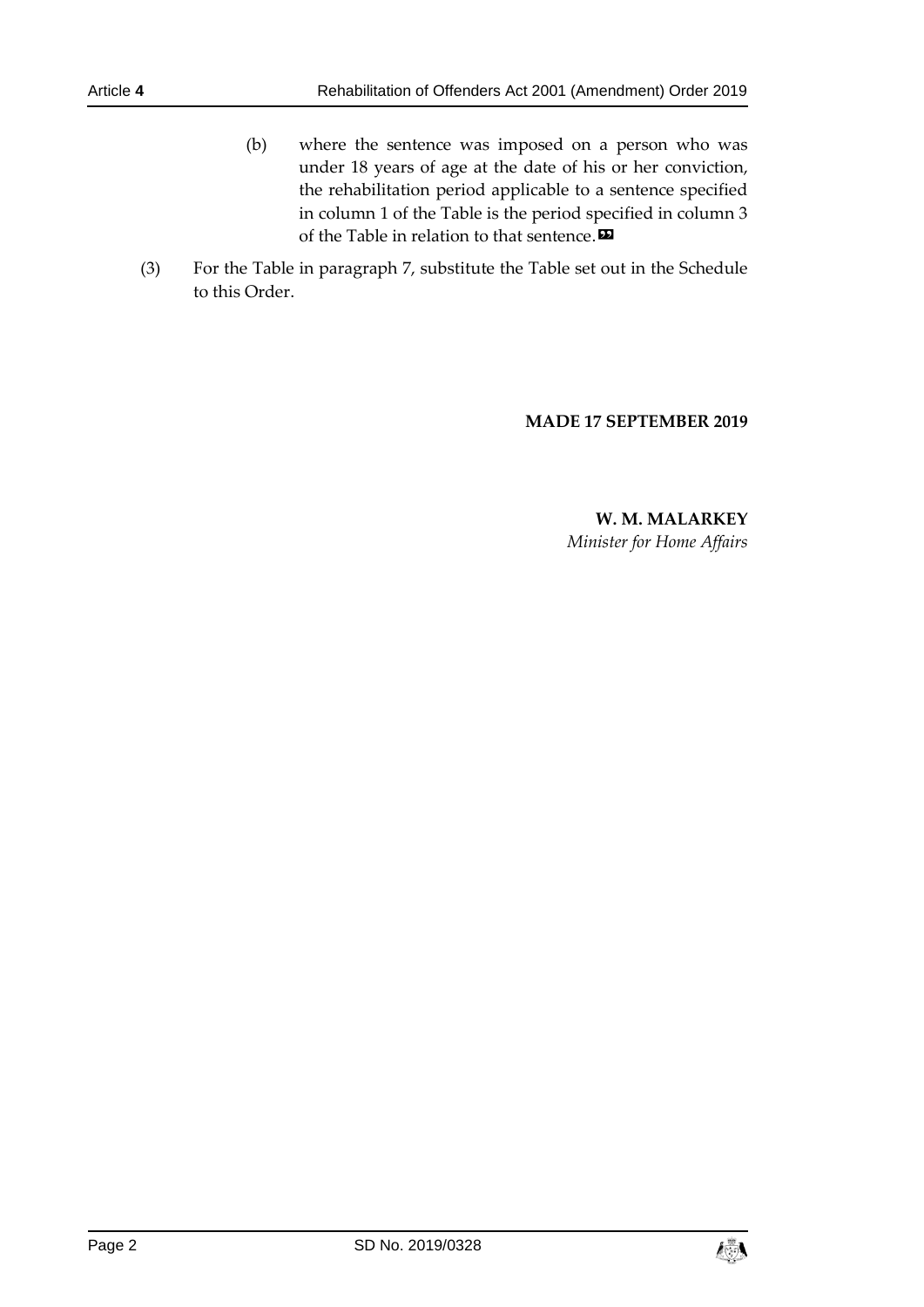### **SCHEDULE**

# **[ARTICLE 4(3)]**

#### **COTABLE**

| Sentence                                                                | Rehabilitation Period offenders aged<br>18 or over                                              | offenders<br>Rehabilitation<br>period<br>under 18 years of age                                  |
|-------------------------------------------------------------------------|-------------------------------------------------------------------------------------------------|-------------------------------------------------------------------------------------------------|
| A custodial sentence of over 6<br>months but not exceeding 30<br>months | 48 months from the date on which the<br>sentence (including any licence period) is<br>completed | 24 months from the date on which the<br>sentence (including any licence period)<br>is completed |
| A custodial sentence of up to 6<br>months                               | 24 months from the date on which the<br>sentence (including any licence period) is<br>completed | 18 months from the date on which the<br>sentence (including any licence period)<br>is completed |
| Fine                                                                    | 12 months from the date of the conviction<br>in respect of which the fine was imposed           | 6 months from the date of the conviction<br>in respect of which the fine was imposed            |
| Community order                                                         | 12 months from the last day on which the<br>order has effect                                    | 6 months from the last day on which the<br>order has effect                                     |
| Compensation order                                                      | On discharge of the order (i.e. when it is<br>paid in full)                                     | On discharge of the order (i.e. when it is<br>paid in full)                                     |

»